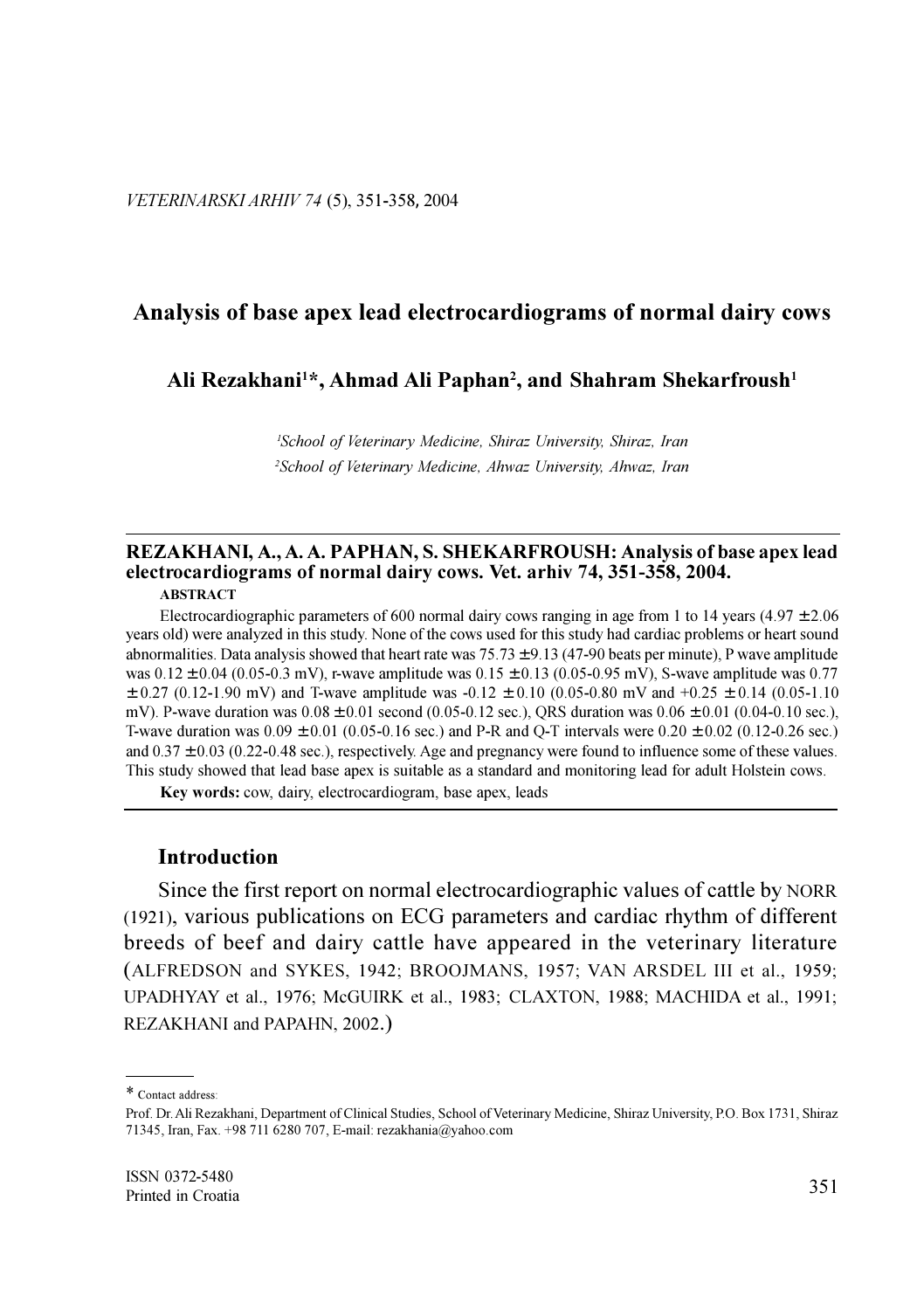A review of the literature indicates that the ECGs recorded using the limb leads in cattle have low polarities and great variability. This could be due to the position of electrodes relative to the position of the heart in the thoracic cavity, and also to the distribution of the conduction system in the myocardium (ABRAMSON and MARGOLIN, 1936) which causes cancellation of wave fronts. To overcome these problems different lead systems have been tried in cattle in order to establish a standard lead such as the lead II used in human and small animal cardiology (SCHULTZ and PRETORIUS, 1972; DEROTH, 1980). Base apex lead have been used by several researchers and have been shown to be an appropriate lead as the ECGs recorded by them have clear and large waves and complexes and animal movement has a minimum effect on the recording (DEROTH, 1980; REZAKHANI and MOAFPOURIAN, 1993; REZAKHANI et al., 1994.)

As this lead system is now used routinely for large animals, then it is prudent to present the normal ECG values of this lead in normal cattle. Therefore, this study was undertaken to record ECG from a large number of adult Holstein cows in order to provide ECG parameters of base apex lead of this species of cattle.

## **Materials and methods**

The animals studied were from four provinces of Iran. Animals were included in this study if they met the following criteria: they were more than one year old; they had no arrhythmias or abnormal heart sounds, and heart rate was between 47 and 90 beats per minute.

The ECG was recorded on a bipolar base apex lead using limb lead I. Animals were kept in a standing position in a stock without any tranquilizer or sedative. No clipping or shaving was carried out for electrodes attachment. The ECG was recorded when animals were thought to be in a quiet state using alligator-type electrodes which were attached to the skin after cleaning it with ethanol and applying electrocardiographic jelly. The positive electrode of lead I (left arm) was attached to the skin of the fifth intercostal space just caudal to the olecranon, and the negative electrode (right arm) on the jugular furrow about lower 1/3 of the left side of the neck. These sites are commonly used in this school as our previous research showed that there is no significant difference when attaching this electrode on the right or left side of the neck in the horse and cattle (REZAKHANI et al., 1994) and the earth was attached away from these two electrodes. All ECGs were obtained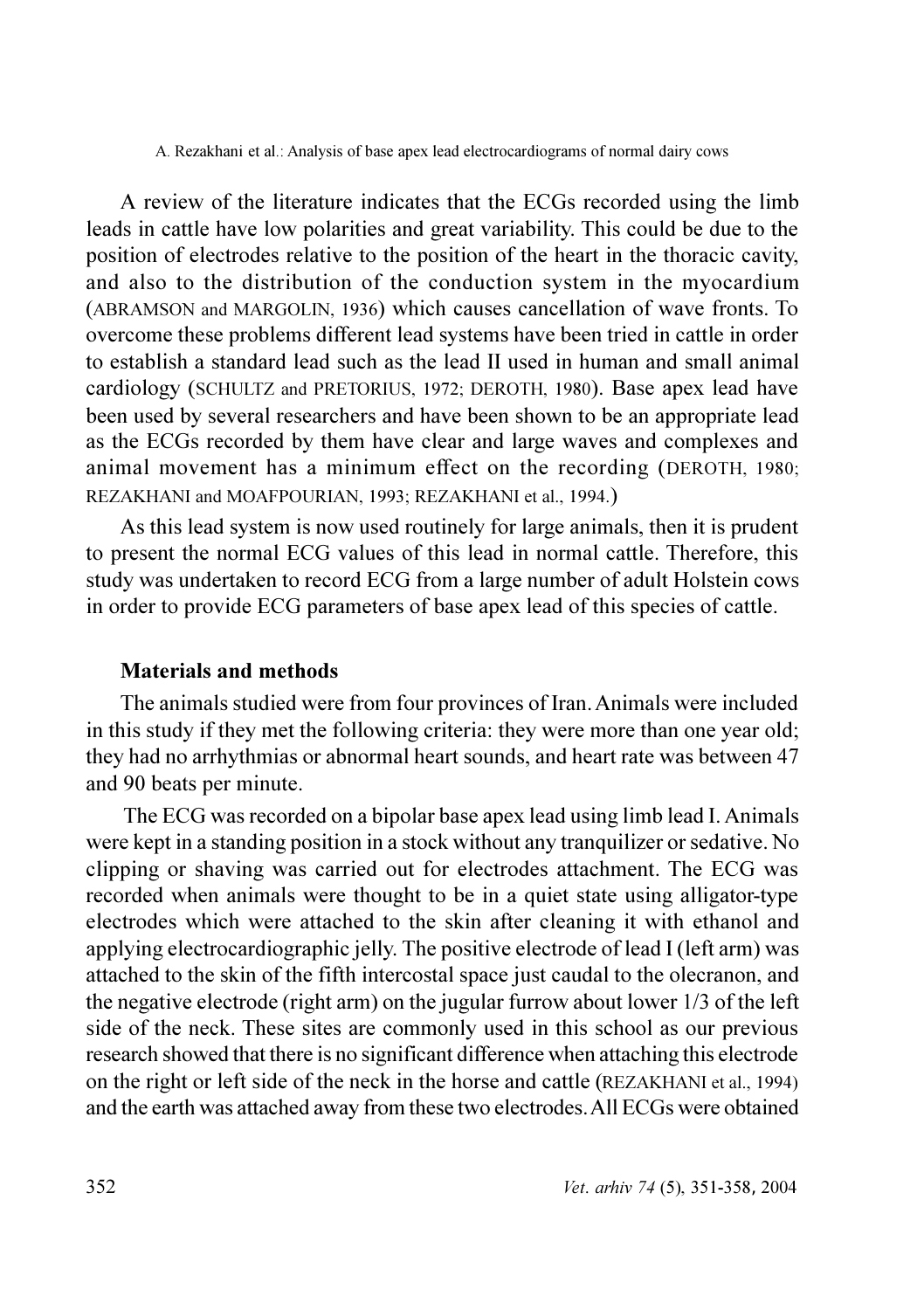on a single channel ECG machine (Cardiostat, Siemens, Germany) with the paper speed 25 mm/ sec. and calibration of 10 mm equal to 1 mV.

For measuring ECG parameters the traces were analyzed using a magnifying glass. By this method of measuring the precision of duration was 0.02 sec. and amplitude was 0.05 mV. Heart rate was calculated by measuring the average last six R-R intervals of each trace as the animals were more relaxed at the end of recording.

To describe the QRS complex in this lead, the first positive wave was named R and the negative deflection after R was designated S. If the QRS complex was only a negative wave then it was designated QS. If the amplitudes of waves were small then lower case letters were used to name them. The Q-T interval was not corrected in this study.

Mean and standard error (SEM), standard deviation and minimum and maximum values were computed for statistical analysis. Statistical treatment was carried out using SSPS software package, with independent t-test and Pearson correlation test to confirm the presence or absence of significant differences between two age groups (one to three years of age, and more than 3 years) and pregnant and non-pregnant cows, and to find the correlation between ECG components.

## **Results**

The heart rate of 600 cows was in the predetermined range of 47 to 90 beats per minute, with a mean and standard deviation of  $75.73 \pm 9.13$ 

Analysis of the morphologies of P, QRS and T are presented in Table 1. The P wave was positive in all cases and was peaked in most cases, although a few notched waves were observed. Wandering pacemaker was very rare. The main component of the ORS complex was negative. Amplitude of ECG waves and duration of P, QRS, and T and intervals of P-R and Q-T are presented in Table 2.

Statistical analysis showed that P wave ( $P = 0.001$ ), negative T wave ( $P=$ 0.007) amplitudes were taller and QRS ( $P = 0.037$ ) duration was longer in older cows as compared to younger ones. The values for P wave  $(P = 0.018)$  amplitude,  $P(P = 0.021)$  duration and Q-T ( $P = 0.005$ ) were higher in older, pregnant cows as compared to non-pregnant cows of this age group. There was a positive correlation between age and p amplitude ( $r = 0.17$ ,  $P = 0.000$ ),  $P(r = 0.09, P = 0.033)$  and QRS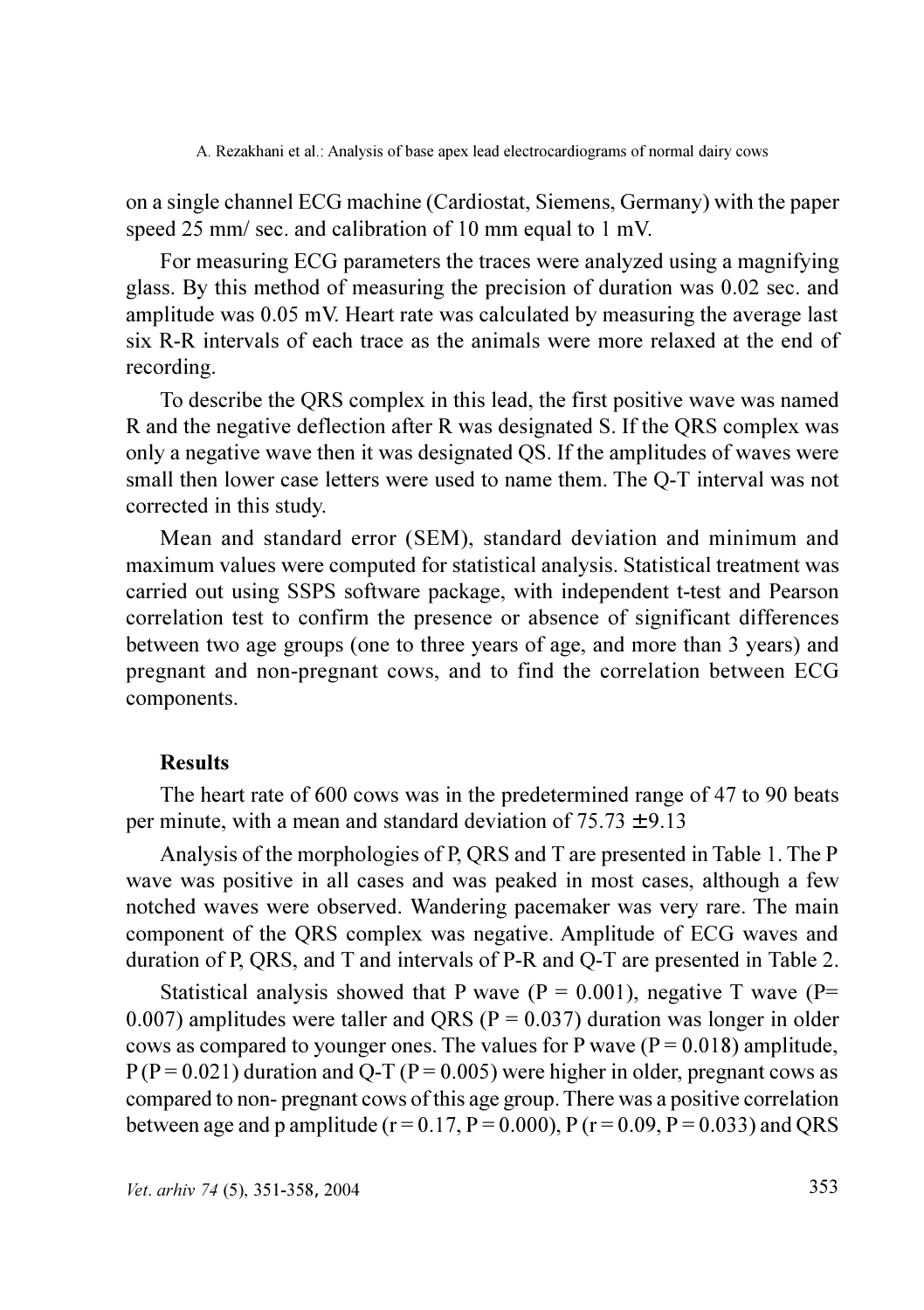| ECG configuration | P-Wave | ORS Complex |       |     |       | T Wave |      |      |
|-------------------|--------|-------------|-------|-----|-------|--------|------|------|
| BCG patterns      |        | RS          | Rs    | τS  | ОS    |        |      |      |
| Number            | 600    |             |       | 270 | 323   | 374    | 28   | 198  |
| Percent           | 100%   | 033%        | 0.83% | 45% | 5383% | 6233%  | 466% | 033% |

Table 1. Electrocardiographic patterns of base-apex lead of Holstein cattle

Table 2. Electrocardiographic values of base-apex lead of Holstein cattle

| ECG parameters     | Number | Minimum | Maximum | $Mean \pm SD$    |
|--------------------|--------|---------|---------|------------------|
| Heart rate/min     | 544    | 47      | 90      | $75.73 \pm 9.13$ |
| P amplitude $(mV)$ | 600    | 0.05    | 032     | $0.12 \pm 0.04$  |
| ORS R              | 274    | 0.05    | 095     | $0.15 \pm 0.13$  |
| $(mV)$ S           | 600    | 012     | 190     | $0.77 \pm 0.27$  |
| T Negative         | 226    | 0.05    | 0.80    | $0.12 \pm 0.10$  |
| (mV) Positive      | 572    | 0.05    | 110     | $+0.25 \pm 0.14$ |
| P duration (sec.)  | 600    | 0.05    | 012     | $0.08 \pm 0.01$  |
| P R (sec)          | 600    | 012     | 0.26    | $0.20 \pm 0.02$  |
| QRS (sec.)         | 600    | 0.04    | 010     | $0.06 \pm 0.01$  |
| $Q T$ (sec.)       | 600    | 0.22    | 048     | $0.37 \pm 0.03$  |
| $T$ (sec.)         | 600    | 0.05    | 0.16    | $0.09 \pm 0.01$  |

 $(r = 0.14, P = 0.001)$  duration. There was also a positive correlation between heart rate and P ( $r = 0.17$ ,  $P = 0.002$ ) and S ( $r = 0.12$ ,  $P = 0.003$ ) amplitudes and negative correlation between heart rate and Q-T ( $r = -0.58$ , P = 0.000) interval and T ( $r = 0.14, P = 0.001$  wave duration.

## **Discussion**

Electrocardiography, a non-invasive technique, is a method of choice for evaluating electrical activity of the heart and determining irregularities of cardiac rhythm, which may be caused by several factors. In small animals and human beings it can also be used for detecting cardiac hypertrophy and dilatation (TILLEY, 1985; ROSENDORFF, 2001). However, in large animals, because of deep penetration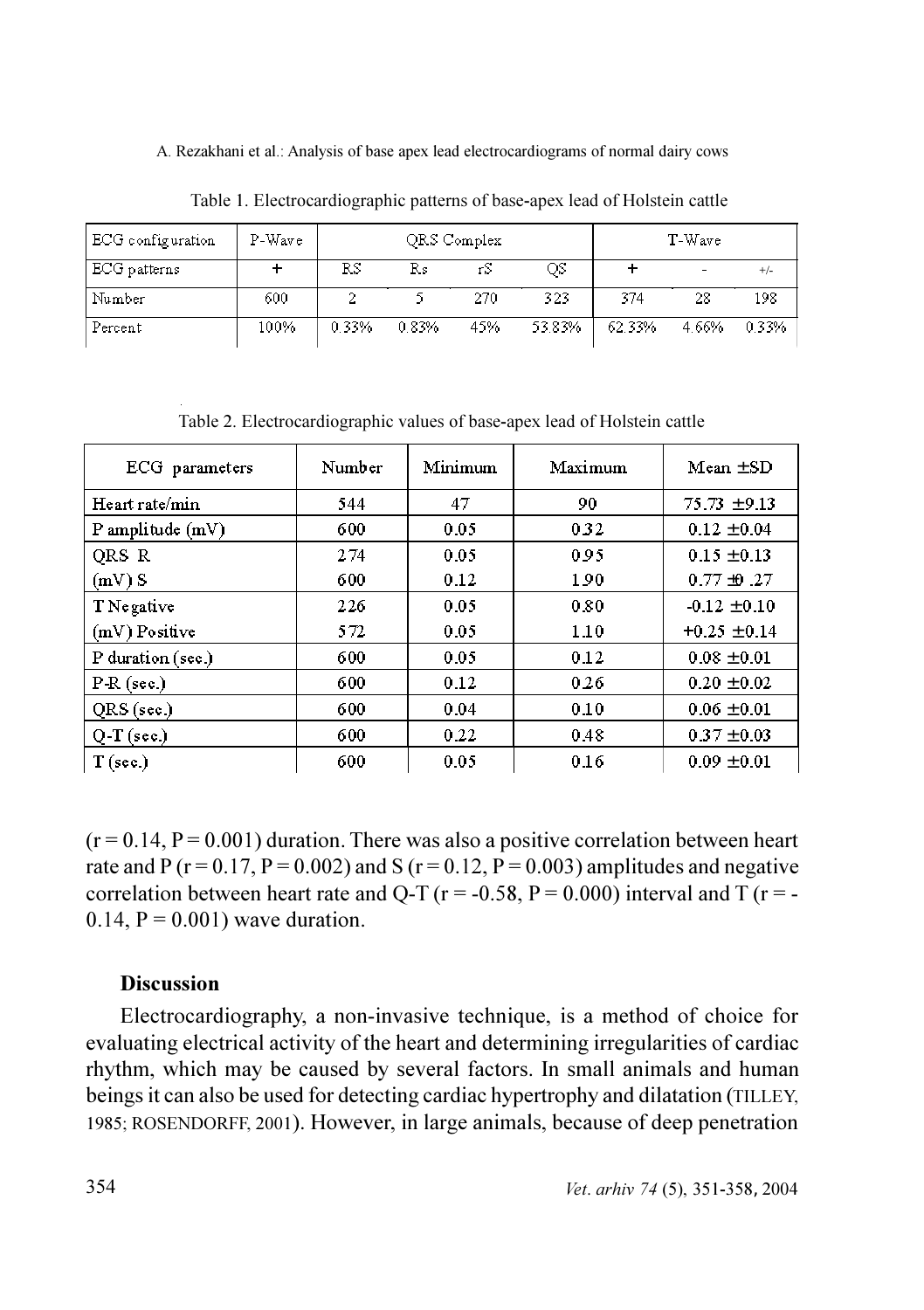of Purkinje fibres in the myocardium, the ECG is not very helpful for detecting cardiac chambers enlargement (HAMLIN and SMITH, 1965). Therefore, in horses and cattle the ECG is mostly used for detection of cardiac arrhythmias. In order to use a trace for this purpose it should have clear electrocardiographic waves and complexes. So a base apex lead seems to be the best and standard lead for monitoring large animals for cardiac arrhythmias. Accordingly, it is prudent to present electrocardiographic parameters of this lead in Holstein cows as standard values.

The heart rate reported for cattle is very variable and it is difficult to arrive at a definite conclusion regarding minimum and maximum heart rate. The values chosen for this study are from our experience and from those reported by other workers (DEROTH, 1980; REZAKHANI and MOAFPOURIAN, 1993). Animals younger than one year old were not included in this study because younger animals are not accustomed to handling and the stress of ECG recording would increase heart rate. A heart rate higher than 90 per minute is considered as sinus tachycardia in our institution, and so those cows with a heart rate higher than 90 beats per minute were excluded. The mean heart rate reported in this study is in agreement with the value reported by DEROTH (1980) and lower than the rate reported by SCHULTZ and PRETORIUS (1972) and higher than that found by LANK and KINGREY (1959), although the minimum heart rate in their study and the present one was the same. The heart rate is related to various factors which should be taken into consideration at the time of ECG recording.

The P wave was only positive in this lead with no variability as seen in the limb leads ECG. Wandering pacemaker was very rare and there was no isoelectric or negative wave, as has been reported by DEROTH (1980). In the present study the placement of the electrodes was consistent from case to case, which may have reduced the variations in P wave morphology seen in our recordings when compared to others.

The QRS complex was mainly negative, either in the form of rS or QS. Other forms on the basis of the size of amplitude of QRS complex were observed (Table 2). Only monophasic (n-323) and biphasic (n-277) forms of the QRS complexes were observed, which is completely different to those which have been reported for the ECG of limb leads of cattle and other ruminants (REZAKHANI and SZABUNIEWICZ, 1977). The main part of the ORS complex was negative in 98.5%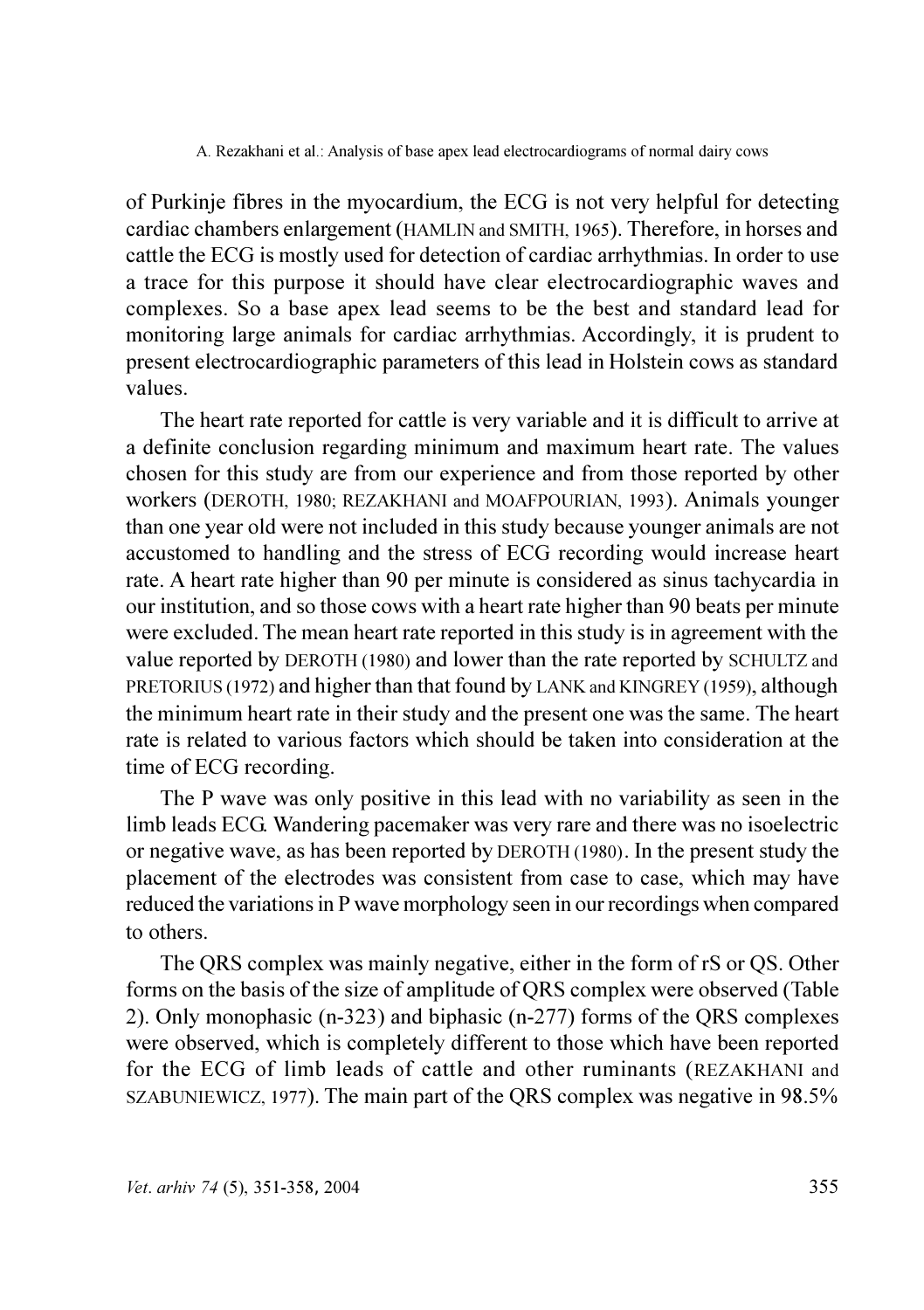of cases and showed much less variability than the QRS complexes recorded from limb leads.

The T wave was positive, negative or biphasic  $(-/+)$ . The polarity of T wave is partly related to heart rate. It was observed on some traces that the T wave at the beginning of recording, when the heart rate was high, was different from the end of trace, in which the animal was more relaxed. Variability in polarity of the T wave has been shown in the horse and is often rate related (HOLMES and REZAKHANI, 1975). In the study reported by DEROTH (1980) no negative T wave was observed in the base apex lead ECG of cattle. This may be because of the relatively small number of animals  $(32)$  in that study compared to the present study  $(600)$ . Generally speaking, the T wave is more variable in large animals than in small animals and therefore it cannot be used as an index for cardiac problems.

Statistical analysis revealed that the values of P wave amplitude and duration of ORS complex were significantly higher in older animals than younger ones, which could probably be due to the size of the heart in older cows. In pregnant cows the amplitude of the P wave was significantly  $(P<0.01)$  higher than in nonpregnant cows. This may be due to the fact that in pregnant cows the distension of the abdominal cavity may push the diaphragm forward and place the heart in a more vertical position in relation to the base apex lead. The Q-T and T intervals were significantly ( $P<0.05$ ) higher in non-pregnant cows as compared to pregnant ones. This could be due to the higher heart rate in pregnant cows. Correlation coefficient between heart rate and Q-T and T intervals were negative in this study which confirms the above statement. It has been shown in various animals that there is a reverse relationship between heart rate and O-T interval (UPADHYAY et al., 1976; TILLEY, 1985).

In conclusion, this study showed that the base apex lead is a suitable lead for monitoring heart rhythm of adult Holstein cows, and these values can be accepted as normal values for Holstein dairy cattle.

#### **Acknowledgements**

We wish to thank the Shiraz University Research Council for financial support, and Mr. Naser Amiri for his technical assistance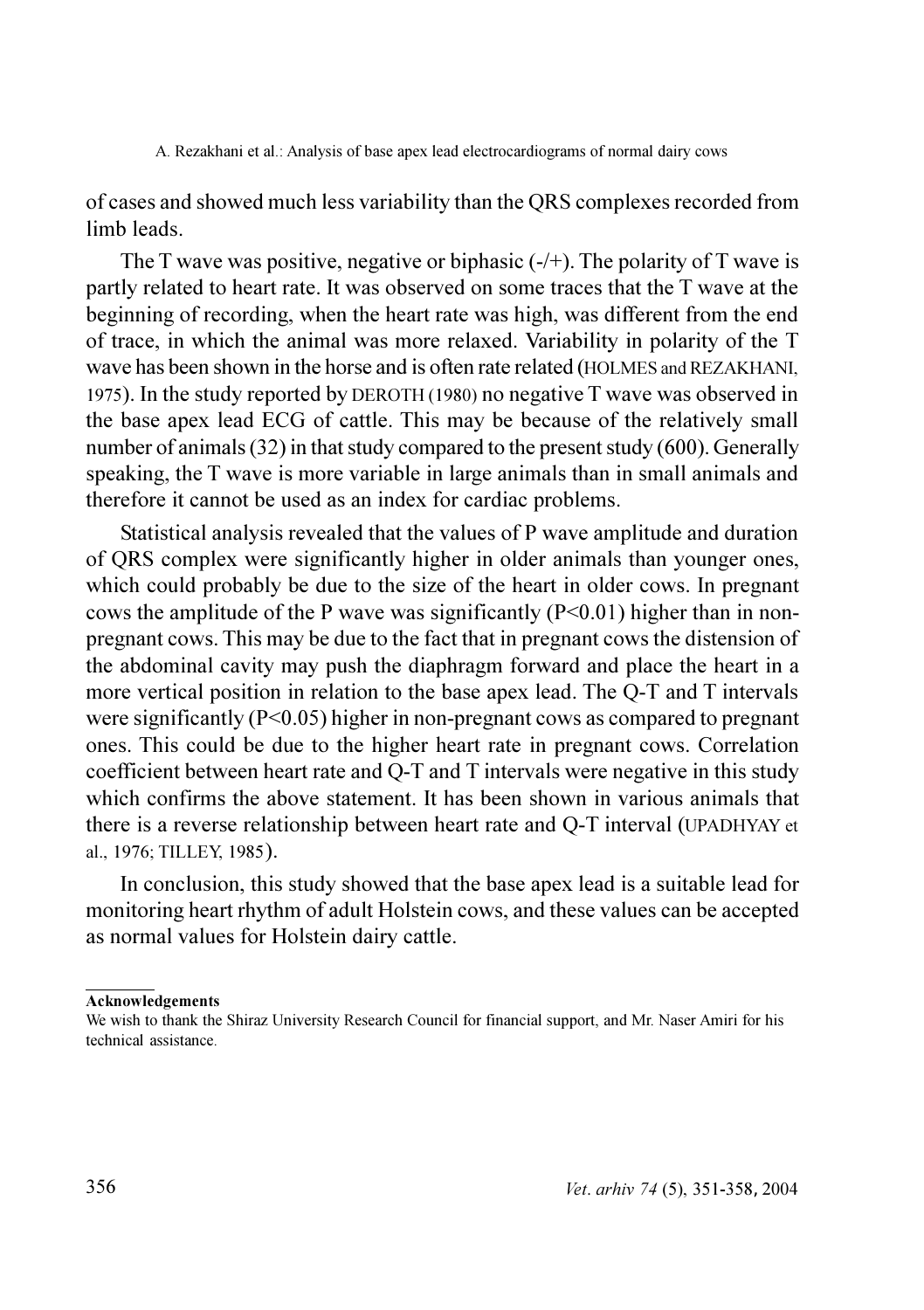## **References**

- ABRAMSON, D. I., S. MARGOLIN (1936): A Purkinje conduction network in the myocardium of the mammalian ventricles. J. Anat. 70, 250-259.
- ALFREDSON, B. N., J. F. SYKES (1942): Electrocardiographic studies in normal dairy cattle. J. Agri. Res. 65, 61-87.
- BROOJMANS, A. W. M. (1957): Electrocardiography in horses and cattle. Lab. Vet. Physiol. State Uni. Utrecht, the Netherlands.
- CLAXTON, M. S. (1988): Electrocardiographic evaluation of arrhythmias in six cattle. JAVMA. 192. 516-521.
- DEROTH, L. (1980): Electrocardiographic parameters in normal lactating Holstein cows. Can. Vet. J. 21, 271-277.
- HAMLIN, R. L., C. R. SMITH (1965): Categorization of common domestic mammals based upon their ventricular activation process. Ann. N. Y. Acad. Sci. 127, 195-203.
- HOLMES, J. R., A. REZAKHANI (1975): Observation on the T-wave of the equine electrocardiogram. Eq. Vet. J. 6, 55.
- LANK, R. B., B. W. KINGREY (1959): Electrocardiograms of normal lactating dairy cattle. Am. J. Vet. Res. 20, 273-277.
- MACHIDA, N., Y. OKAMATA, S. MINAMI, Y. YAMAGA, K. KAGOTA (1991): Cardiac arrhythmias in normal Holstein heifers. J. Jap. Vet. Med. Assoc. 44, 1176-1179.
- McGUIRK, S. M., W. W. MUIR, R. A. SAMS, D. M. RINGS (1983): Atrial fibrillation in cows. Clinical findings and therapeutic considerations. JAVMA 82, 1380-1386.
- NORR, J. (1921): Elektrokardiogrammstudien am Rind. Z. Ges. Exp. Med. 73, 129-140.
- REZAKHANI, A., M. SZABUNIEWICZ (1977): The electrocardiogram of the camel (Camelus dromedarius). Zbl. Vet. Med. A, 24, 277-286.
- REZAKHANI, A., A. MOAFPOURIAN (1993): Studies on the electrocardiographic parameters of dairy cattle (Holstein). J. Vet. Fac. Uni. Tehran 47, 23-33.
- REZAKHANI, A., M. MAHAM, M. ABEDI (1994): Determination of the best place for electrodes and study of electrocardiographic parameters of the base-apex lead in horses and cattle. J. Vet. Fac. Uni. Tehran 49, 55-65.
- REZAKHANI, A., A. A. PAPAHN (2002): Study on the prevalence of cardiac arrhythmias in dairy calves. Iranian J. Vet. Res. 3, 157-162.
- ROSENDORFF, C. (2001): Essential cardiology. Principles and Practice, W. B. Saunders Co., Philadelphia.
- SANDER, W. (1967): Elektrokardiogramm des Rindes. Zentbl. Vet Med .A, 15, 587-634.
- SCHULTZ, R. A., P. J. PRETORIUS (1972): An electrocardiographic study of normal goats and cattle using a modified technique. Onderstepoort J. Vet. Res. 39, 209-224.
- TILLEY, L. P. (1985): Essentials of canine and feline electrocardiography: Interpretation and treatment. Lea & Febiger, Philadelphia.